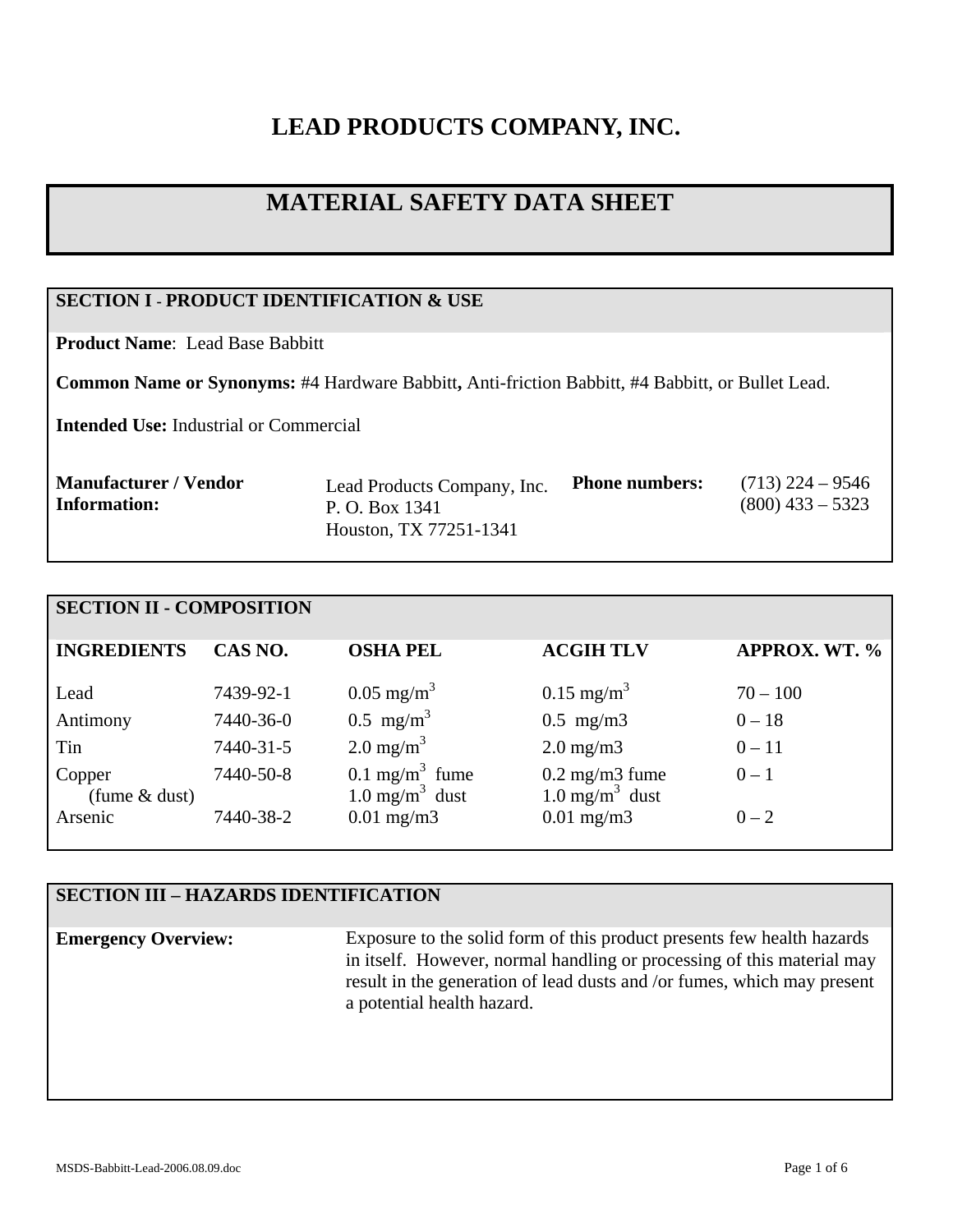## **SECTION III – HAZARDS IDENTIFICATION (continued)**

| <b>Acute Exposure:</b><br>(Severe Short-Term) | Acute overexposure to lead may lead to central nervous system<br>disorders, characterized by: weakness, vomiting, uncoordinated body<br>movements, drowsiness, seizures, coma & death. It should be<br>recognized that exposures of this magnitude in an industrial<br>environment are extremely unlikely.                                                                                                                                                                                                     |  |  |
|-----------------------------------------------|----------------------------------------------------------------------------------------------------------------------------------------------------------------------------------------------------------------------------------------------------------------------------------------------------------------------------------------------------------------------------------------------------------------------------------------------------------------------------------------------------------------|--|--|
| <b>Chronic Exposure:</b><br>(Prolonged)       | Chronic overexposure to lead can result in systemic lead poisoning with<br>symptoms of: metallic taste, anemia, insomnia, weakness, constipation,<br>abdominal pain, gastrointestinal disorders, joint and muscle pains, and<br>muscular weakness, and may cause damage to the blood-forming,<br>nervous kidneys & reproductive systems. Damage may include<br>reduced fertility in both men and women, damage to the fetus of<br>exposed pregnant women, anemia, muscular weakness and kidney<br>dysfunction. |  |  |
| <b>Carcinogenicity:</b>                       | NTP: Yes<br><b>IARC:</b> Yes<br><b>OSHA:</b> Yes                                                                                                                                                                                                                                                                                                                                                                                                                                                               |  |  |
| Eye:                                          | Dust, vapor and/or fume may cause irritation.                                                                                                                                                                                                                                                                                                                                                                                                                                                                  |  |  |
| <b>Skin Contact:</b>                          | Dust, vapor and/or fume may cause irritation.                                                                                                                                                                                                                                                                                                                                                                                                                                                                  |  |  |
| <b>Skin Absorption:</b>                       | Dust, vapor and/or fume are not readily absorbed through the skin.                                                                                                                                                                                                                                                                                                                                                                                                                                             |  |  |
| <b>Inhalation:</b>                            | Dust, vapor and/or fume may be irritating to the respiratory system, and<br>can result in both acute and chronic overexposure.                                                                                                                                                                                                                                                                                                                                                                                 |  |  |
| <b>Ingestion:</b>                             | Dust, vapor and/or fume may be absorbed through the digestive system,<br>and can result in both acute and chronic overexposure.                                                                                                                                                                                                                                                                                                                                                                                |  |  |

## **SECTION IV- EMERGENCY AND FIRST AID PROCEDURES**

| Eye:                      | Flush well with running water to remove particulate (s). If irritation<br>persists, get medical attention.        |
|---------------------------|-------------------------------------------------------------------------------------------------------------------|
| <b>Skin Contact:</b>      | Follow normal hygiene $\&$ first aid procedures - wash with soap and<br>water.                                    |
| <b>Inhalation:</b>        | Remove from exposure. Get medical attention if experiencing effects of<br>overexposure. See Section III.          |
| <b>Ingestion:</b>         | Give water; induce vomiting only in a conscious non-convulsing<br>individual; obtain immediate medical attention. |
| <b>Note to Physician:</b> |                                                                                                                   |

Lead and its inorganic compounds are neurotoxins which may produce peripheral neuropathy. For an overview of the effects of lead exposure, consult Occupational Safety and Heath Administration (OSHA) Appendix A of occupational exposure to lead (29 CFR 1910.1025). Tin and its inorganic compounds are primary chemical irritants of the skin, and stannic oxide has been shown to cause benign pneumoconiosis. Inhalation of copper dust has caused, in animals, hemolysis of the red blood cells, deposition of hemofusion in the liver and pancreas, and injury to the lung cells. Copper is not normally toxic when ingested orally in amounts expected from occupational exposure. Exposure to copper dust, vapor or fumes may cause metal fume fever.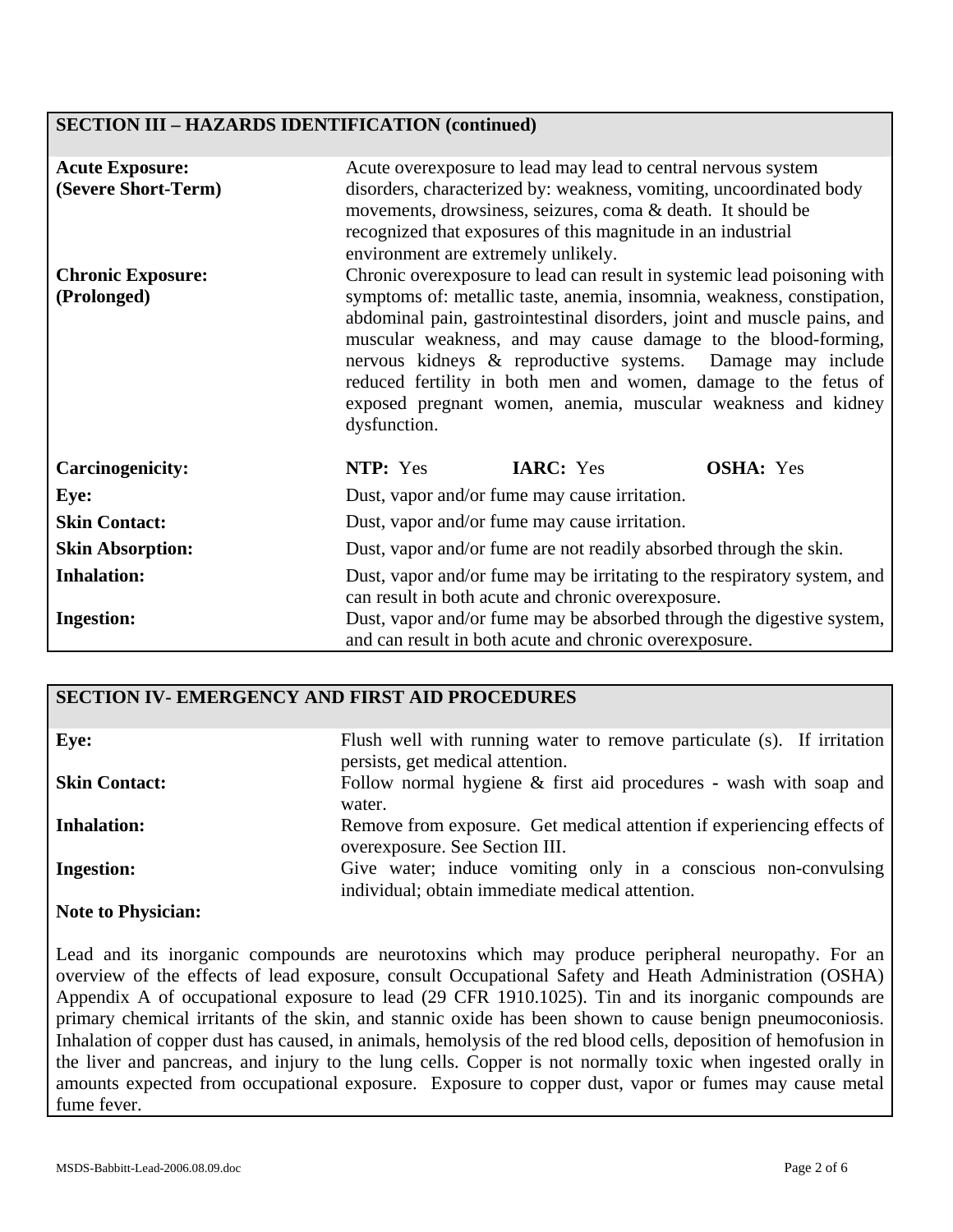# **SECTION IV- EMERGENCY AND FIRST AID PROCEDURES (continued)**

#### **Additional Information**

Pre-employment medical evaluations are recommended for large users of this product (required at contaminant exposure levels exceeding the lead allowable - see OSHA Lead Standard, 29 CFR 1910.1025). Attention should be directed to skin, eyes, respiratory tract, blood, kidneys, pulmonary function and neurological health.

Periodic medical examinations should be repeated on an annual basis for those employees exposed to potentially hazardous levels of this product. Please consult the U.S. OSHA lead standard (29 CFR 1910.1025) for specific guidance; periodic medical examinations are required under certain circumstances.

U.S. OSHA biological limit for blood lead level as prescribed at U.S. OSHA standard 29 CFR 1910.1025.

#### **SECTION V- FIRE AND EXPLOSION HAZARD INFORMATION**

| <b>Flash point:</b>                      | Non-flammable                                                                                                         |
|------------------------------------------|-----------------------------------------------------------------------------------------------------------------------|
| <b>Flammable limits:</b>                 | Not applicable                                                                                                        |
| <b>Extinguishing media:</b>              | Dry chemical, CO2 should be used on surrounding fire.                                                                 |
|                                          | Do not use water on fires where molten metal is present.                                                              |
| <b>Special fire fighting procedures:</b> | Use approved full-face piece self-contained breathing apparatus $\&$ full<br>protective clothing if involved in fire. |
| Unusual fire & explosion                 | Molten metals produce fume/dust/mist that may be toxic $\&$ /or                                                       |
| hazards:                                 | respiratory irritants. Products or dust can react vigorously w/strong                                                 |
|                                          | oxidizing agents.                                                                                                     |

# **SECTION VI – ACCIDENTAL RELEASE MEASURES**

| <b>Spill or Leak Procedures:</b> | 1) Material in dust form - minimize exposure. Clean-up using dustless                         |  |  |  |
|----------------------------------|-----------------------------------------------------------------------------------------------|--|--|--|
|                                  | methods (e.g., HEPA vacuum). Do not use compressed air.                                       |  |  |  |
|                                  | 2) Place in closed labeled containers for recycling or disposal.<br>3) Keep out of waterways. |  |  |  |
|                                  | Response personnel should wear protective clothing $\&$<br>Note:                              |  |  |  |

respiratory protection where dust/fume exposure exists.

**Other Procedures:** For large product users or operations involving large product quantities, we recommend that the purchaser establish a Spill Prevention, Control and Countermeasures (SPCC) Plan. The SPCC Plan should include procedures for proper storage as well as clean-up of spills or leaks. The procedures should conform to safe practices and provide for proper recovery and/or disposal. Depending on the quantity spilled, notification to the National Response Center (800-424-8802) may be required in case of hazardous substances. (See U.S. EPA and U.S. DOT regulations; also various state and local regulations.)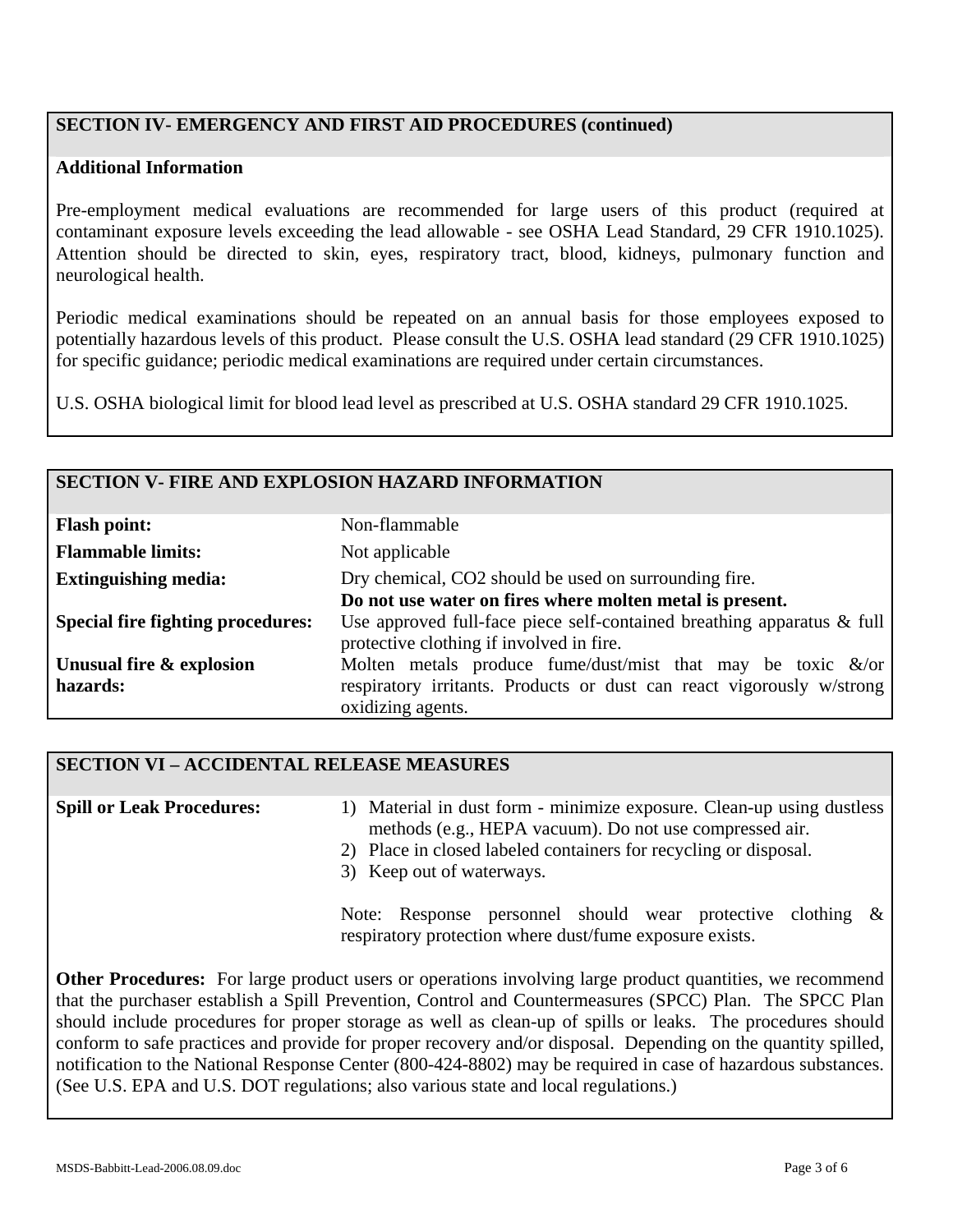# **SECTION VII – HANDLING & STORAGE**

**Handling Information:** Practice good housekeeping procedures to prevent dust accumulations. Keep material dry, where accidental contact with acids is not possible. Avoid storage near incompatible materials (see Section X). Avoid skin contact and keep away from children & their environment, feed products, food products and domestic animals.

**Other Precautions**: Special attention is drawn to the requirements of the U.S. OSHA Lead Standard (29 CFR 1910.1025) and Respirator Standard (29 CFR 1910.134) should airborne exposures exceed the U.S. OSHA Action Level (AL) or PEL. Inadvertent contaminants to product such as moisture, ice, snow, grease, or oil can cause an explosion when charged to a molten metal bath or melting furnace (preheating metal should remove moisture from product).

## **SECTION VIII – EXPOSURE CONTROLS / PERSONAL PROTECTION**

**Respiratory Protection**: Respiratory protection is required where airborne exposures exceed U.S. OSHA /ACGIH permissible air concentrations. Respirator selection shall be made in accordance with the U.S. OSHA Occupational Exposure Standard for Lead at 29 CFR 1910.1025 and the Respiratory Protection Standard at 29 CFR 1910.134.

**Ventilation**: Good general dilution ventilation or ventilation, as described in "industrial ventilation, a manual of recommended practice", by the American Conference of Governmental Industrial Hygienists (ACGIH), is recommended in order to maintain exposure levels below the Threshold Limit Values (TLV's) specified by U.S. OSHA or other local or state regulations.

**Protective Gloves:** Recommended for prolonged contact/heat. Required above the lead PEL.

**Eye Protection:** Safety glasses or goggles are recommended where the possibility of getting dust particles in the eyes exists. A face shield is recommended in areas around molten metal.

**Other Protective Equipment:** Full protective clothing and shoes are required for employee exposure above the lead PEL. Other safety equipment should be worn as appropriate for the work environment. Keep work clothing separate from street clothes.

**Work/Hygienic Practices**: Do not permit eating, drinking, or the use of cosmetics or tobacco products while handling or processing material or while in work areas. Practice good personal hygiene procedures. Wash hands and face thoroughly before eating, drinking, applying cosmetics, or using tobacco products. Full protective clothing is to be worn by workers exposed to concentrations of lead dust/fume above the PEL, and showering is required before changing into street clothes. Keep work clothing separate from street clothes. Work clothes and equipment should remain in designated lead contaminated areas and never taken home or laundered with personal clothing. Avoid inhalation and ingestion of product, and activities which generate dust or fume. Keep melting temperatures as low as possible to minimize the generation of fume.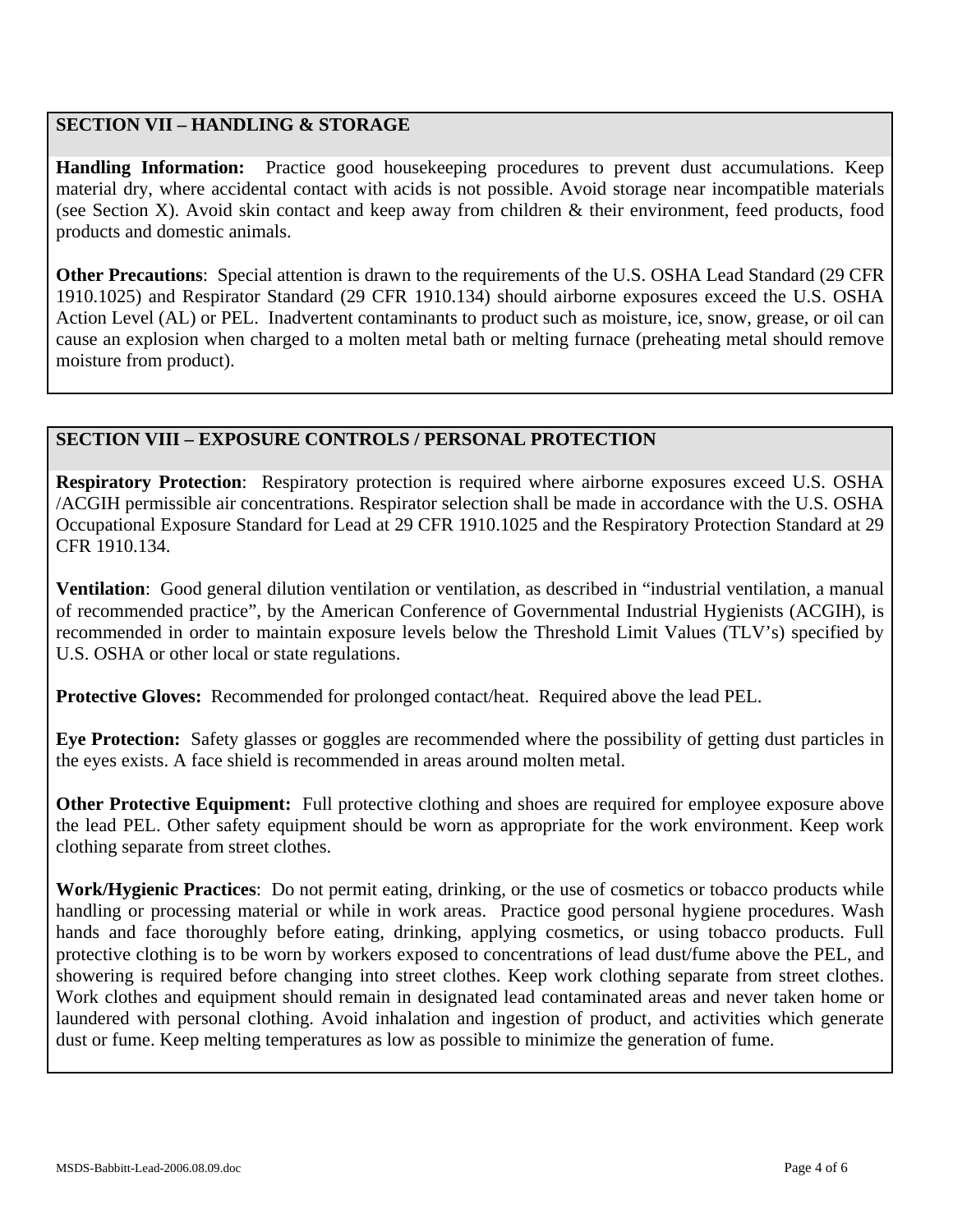## **SECTION IX – PHYSICAL/ CHEMICAL CHARACTERISTICS**

| <b>Appearance At Normal Conditions:</b> | <b>Blue Gray Metal</b>        |
|-----------------------------------------|-------------------------------|
| <b>Odor At Normal Conditions:</b>       | No Detectable Odor            |
| Specific Gravity $(H20 = 1)$ :          | $10.8 - 11.3$                 |
| <b>Melting Point (Degrees F):</b>       | $486^{\circ} - 621^{\circ}$ F |
| <b>Boiling Point (Degrees F):</b>       | $> 2516$ °F                   |
| <b>Solubility In Water:</b>             | Insoluble                     |
| <b>Evaporation Rate</b>                 | Not Applicable                |
| <b>Vapor Density:</b>                   | Not Applicable                |
| <b>Vapor Pressure:</b>                  | Not Applicable                |
| pH:                                     | Not Applicable                |

| <b>SECTION X - STABILITY &amp; REACTIVITY</b>           |                                                                                                                                                                                                                  |
|---------------------------------------------------------|------------------------------------------------------------------------------------------------------------------------------------------------------------------------------------------------------------------|
| <b>Stability:</b>                                       | <b>Stable</b>                                                                                                                                                                                                    |
| <b>Conditions To Avoid:</b>                             | Accidental contact with acids or strong oxidizers                                                                                                                                                                |
| <b>Incompatibility:</b>                                 | Strong oxidizers, hydrogen peroxide; active metals - sodium and<br>potassium. Powdered lead fused with ammonium nitrate may cause a<br>violent reaction.<br>Never mix molten metal with water - it will explode. |
| <b>Hazardous Decomposition</b>                          | Heavy metal oxide fumes vapor, and/or dust may be generated at                                                                                                                                                   |
| <b>By Products:</b><br><b>Hazardous Polymerization:</b> | high temperatures.<br>Will not occur                                                                                                                                                                             |
|                                                         |                                                                                                                                                                                                                  |

#### **SECTION XI – DISPOSAL CONSIDERATIONS**

**Waste disposal methods:** May have value if recycled. Dispose of toxic substances & hazardous wastes in accordance with all federal, state and/or local disposal or discharge regulations. Under the Resource Conservation and Recovery Act (RCRA), it is the responsibility of the user of the product to determine, at the time of disposal, whether the product falls under the RCRA as a hazardous waste. This is because product uses, transformations, synthesis, mixtures, etc. may cause the resulting end-product to be classified as hazardous.

# **SECTION XII – TRANSPORTATION INFORMATION**

| <b>U.S. DOT Shipping Name:</b> |
|--------------------------------|
| <b>Hazard Class:</b>           |
| UN / ID No.                    |
| $U.S.$ DOT Label $(s)$         |

Not regulated by U.S. DOT as shipped **Not Applicable Not Applicable Not Applicable**